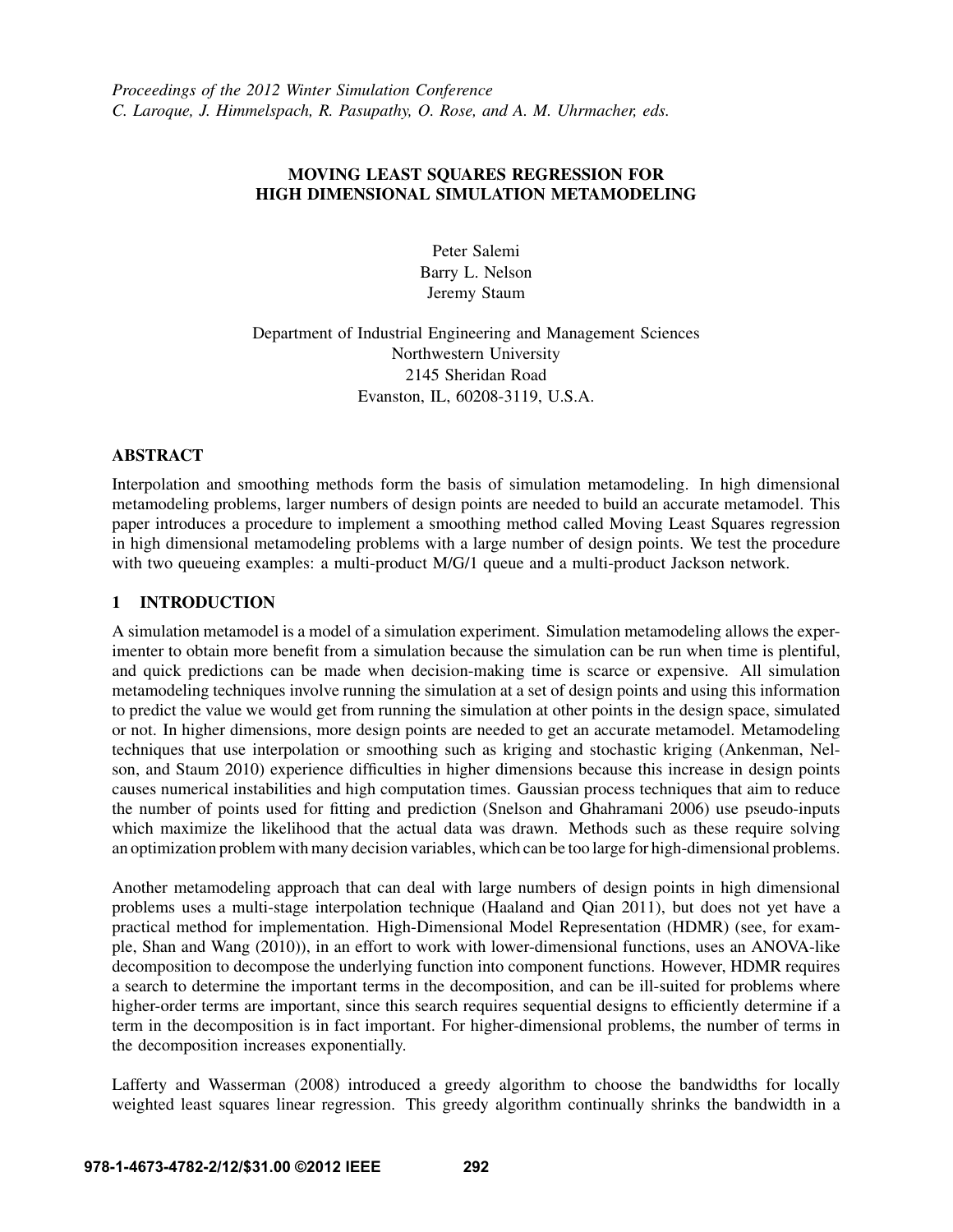particular direction, if the derivative of the estimator with respect to that bandwidth is larger than some threshold value. This threshold value is dependent on the number of design points and the variance of the observations, which are assumed to be equal throughout the design space. This method also assumes a small number of relevant variables, so if the number of relevant variables is not small, the greedy nature of the algorithm may lead to poor bandwidth choices.

The smoothing method that we employ is Moving Least Squares (MLS) regression (Lancaster and Salkauskas 1981; Levin 1998). The main applications of MLS regression occur in partial differential equations and image processing which feature low dimensional problems with a large number of design points. For example, image processing problems have only two or three dimensions. We are concerned with the case where there are a large number of design points in a high dimensional setting. The approximation error for MLS regression is usually a function of the maximum distance from a design point to its nearest neighbor, which can be made arbitrarily small by adding in more design points. Thus, we expect MLS regression to work well for simulation metamodeling in high dimensions when the simulation can be run for a long time so we can have a very large number of design points. This paper introduces a procedure to apply MLS regression for this case.

# 2 EXPERIMENT DESIGN

We are interested in predicting a certain system performance measure, for example the expected waiting time in a queue. Denote the system performance measure at a design point,  $\bf{x}$ , by  $\bf{y}(\bf{x})$ . In the case of a queue, x could include arrival rates, service rates, etc. Denote the design space, the set of all possible values of the design variables, by X. Furthermore, let  $\{\{X_n, \mathbb{R}_n\}; n \geq 0\}$  denote a sequence of experiment designs, where  $\mathbb{X}_n = (\mathbf{x}_1^n, \mathbf{x}_2^n, \dots, \mathbf{x}_n^n)$  is the set containing the first *n* generated design points, and  $\mathbb{R}_n = (R_1^n, R_2^n, \dots, R_n^n)$ is the set containing the number of replications we allocate to each design point in  $\mathbb{X}_n$ . In other words, for the *n*th sequential design we allocate  $R_i^n$  replications to  $\mathbf{x}_i^n$ . This sequential procedure is a way to analyze an asymptotic regime of increasing simulation effort, however we are not designing a sequential procedure. We assume that

$$
\lim_{n\to\infty}\frac{1}{n}\sum_{i=1}^n\mathbb{I}\left\{\mathbf{x}_i^n\in A\right\}=\int_A g(\mathbf{z})d\mathbf{z},
$$

for all rectangles  $A \subseteq \mathbb{X}$ , where  $g(z)$  is the limiting density of design points at  $z \in \mathbb{X}$ . We also assume that

$$
\lim_{n\to\infty}\frac{1}{C_n}\sum_{i=1}^n\mathbb{I}\left\{\mathbf{x}_i^n\in A\right\}R_i^n=\int_A\tilde{g}(\mathbf{z})d\mathbf{z},
$$

for all rectangles  $A \subseteq \mathbb{X}$ , where  $C_n = \sum_{i=1}^n R_i^n$  is the total number of replications allocated in the *n*th design, and  $\tilde{g}(z)$  is the limiting density of effort spent at  $z \in \mathbb{X}$ . In our procedure, we assume that *g* and  $\tilde{g}$  are uniform densities on the unit hypercube  $[0,1]^d$ , i.e.,  $g(\cdot) = \tilde{g}(\cdot) = 1$  and  $\mathbb{X} = [0,1]^d$ .

For the *n*th sequential design, we run the simulation at  $\mathbb{X}_n = (\mathbf{x}_1^n, \mathbf{x}_2^n, \dots, \mathbf{x}_n^n)$ . At design point  $\mathbf{x}_i^n$  we run  $R_i^n$ replications of the simulation, and we denote the system performance measure for the *j*th replication by  $Y_j^n(\mathbf{x}_i^n)$ . The estimate that we obtain at design point  $\mathbf{x}_i^n$  is the sample average  $\bar{Y}^n(\mathbf{x}_i^n; R_i^n) = (1/R_i^n) \sum_{j=1}^{R_i^n} Y_j^n(\mathbf{x}_i^n)$ . We will also need an estimate of the variance  $\sigma^2(\mathbf{x}_i^n)$  of a replication at  $\mathbf{x}_i^n$  which we estimate by the sample variance  $S^2(\mathbf{x}_i^n; R_i^n) = (1/(R_i^n - 1)) \sum_{j=1}^{R_i^n} (Y_j^n(\mathbf{x}_i^n) - \overline{Y}^n(\mathbf{x}_i^n; R_i^n))^2$ .

For ease of notation, we drop the superscript notation for the *n*th sequential design and let  $x_1, x_2, \ldots, x_n$ denote the design points in the *n*th sequential design, and  $R_1, R_2, \ldots, R_n$  denote the replications allocated to each design point in  $\mathbb{X}_n$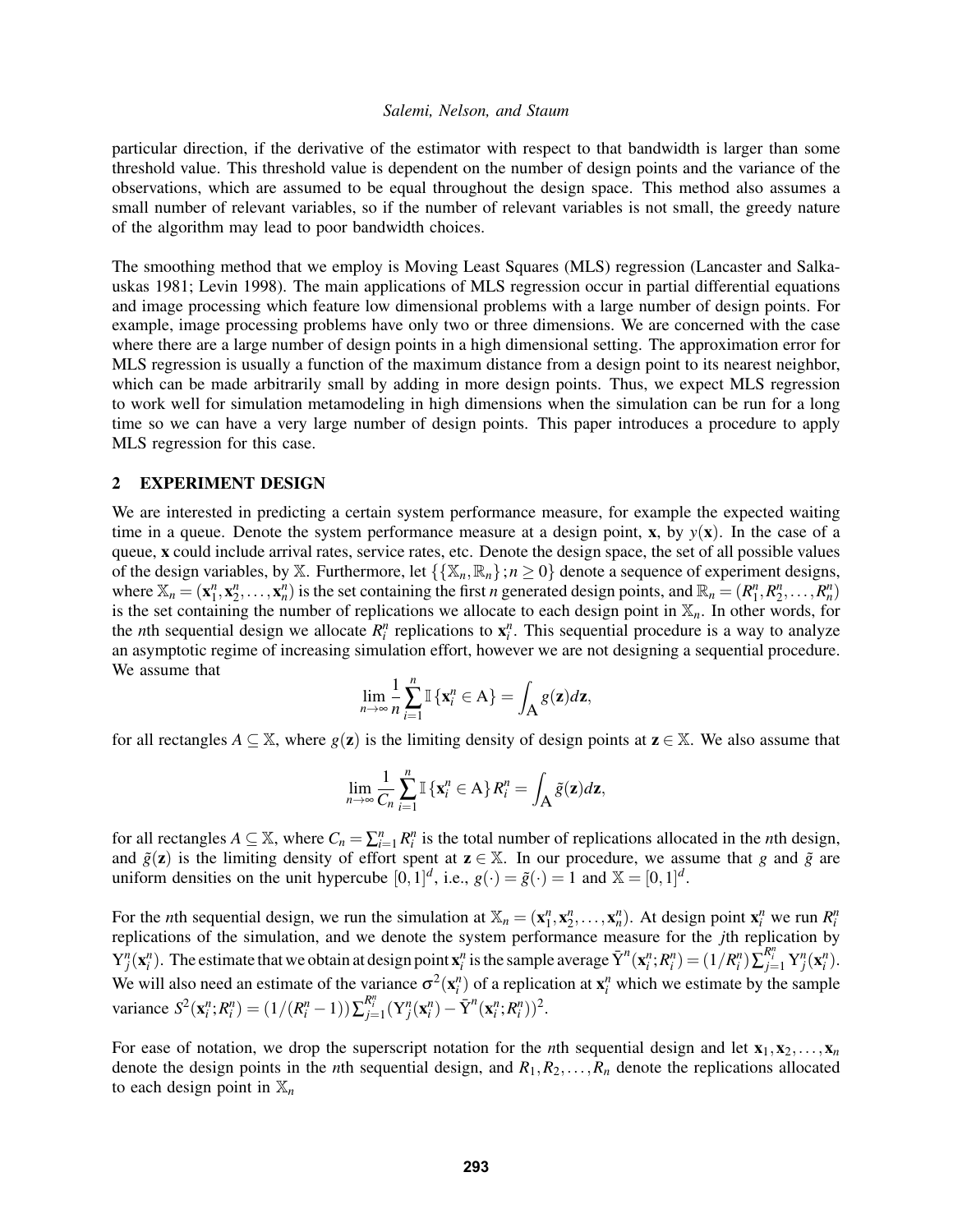#### 3 TWO LOCAL SMOOTHING APPROACHES

In this section we present two smoothing methodologies, the first of which is MLS regression. Although this is the approach that we will use to predict the system performance measure, we will also introduce another methodology called Multivariate Locally Weighted Least Squares Linear Regression (Ruppert and Wand 1994), which we only use to gain insight into how to implement MLS regression.

Both approaches require a weight function of the form  $K_{\bf H}({\bf u})=|{\bf H}|^{-1/2}K({\bf H}^{-1/2}{\bf u}),$  where  $K$  is a compactly supported *d*-variate kernel such that  $\int K(\mathbf{u})d\mathbf{u} = 1$ , and **H** is a  $d \times d$  symmetric positive definite matrix depending on *n*. The matrix H is called the bandwidth matrix and its entries are called the bandwidth parameters. The bandwidth matrix determines the shape of the contours of the weight function  $K_{\rm H}$ . The number of non-zero entries in the bandwidth matrix represents the number of bandwidth parameters that must be chosen before one can apply either of the two smoothing methodologies. In high dimensional problems, allowing the bandwidth matrix to have non-zero values off the diagonal would result in too many bandwidth parameters that need to be chosen. Therefore we will only consider diagonal bandwidth matrices in our procedure. A diagonal bandwidth matrix will cause the contours of the kernel to be parallel to the main coordinate axes, whereas a full bandwidth matrix would allow the contours of the kernel to be arbitrarily rotated. We do not dwell on this restriction because it has been shown that the improvement gained by allowing off-diagonal entries to be non-zero is not nearly as great as the benefit from allowing the diagonal entries to vary from one another (Wand and Jones 1993). Furthermore, the choice of kernel is not as important as the choice of bandwidth matrix, H (Wand and Jones 1993). We introduce a kernel which is a function of the maximum norm, given by  $||\mathbf{u}||_{\infty} = \max(|u_1|, |u_2|, \dots, |u_d|)$  for  $\mathbf{u} \in \mathbb{R}^d$ . This kernel is

$$
K(\mathbf{u}) = [1 - \max(|u_1|, |u_2|, \dots, |u_d|)] \mathbb{I} \{ \max(|u_1|, |u_2|, \dots, |u_d|) \le 1 \},
$$

and its support is shown in Figure 1(a). This kernel has a compact rectangular support region with the bandwidth parameters lying on the diagonal of the bandwidth matrix determining the half-length of each edge of the rectangle. This kernel satisfies assumptions (A1) and (A3) of the kernels used in Ruppert and Wand (1994), so it is indeed a bona-fide kernel. The diagonal bandwidth matrix  $\mathbf{H} = \text{diag}(h_1^2, \dots, h_d^2)$  will yield the weight function

$$
K_{\mathbf{H}}(\mathbf{u}) = \frac{1}{h_1 \cdots h_d} \left[ 1 - \max \left( \left| \frac{u_1}{h_1} \right|, \ldots, \left| \frac{u_d}{h_d} \right| \right) \right] \mathbb{I} \left\{ \max \left( \left| \frac{u_1}{h_1} \right|, \ldots, \left| \frac{u_d}{h_d} \right| \right) \leq 1 \right\},\right.
$$

whose support is shown in Figure 1(b), in relation to the support of the kernel in Figure 1(a).

#### 3.1 Moving Least Squares Regression

MLS regression reinterprets the metamodeling problem as predicting  $y(x)$  for any specific  $x \in \mathbb{X}$  instead of building a metamodel to approximate the entire function *y*. Each design point is assigned a weight, which is similar to weighted least squares regression except that the weight given to a design point depends on the particular prediction point, with the weight being determined by the weight function,  $K_H(\cdot)$ . Therefore, every time we predict the function value at a prediction point we solve a different weighted least squares problem. In the following, let  $\Pi_k^d$  denote the space of *d*-variate polynomials of degree *k*, and let  $p_1, p_2, \ldots, p_m$ *h* denote the basis functions of  $\Pi_k^d$ . In this paper, we take the basis functions of  $\Pi_k^d$  to be the standard basis denote the basis functions of  $\Pi_k^d$ . which is the set of  $\binom{d+k}{k}$  $k \choose k$  monomials. The polynomial,  $\hat{y}_{\mathbf{x}_0}^{\text{MLS}}$ , used for approximating the function value  $y(\mathbf{x}_0)$  at the prediction point  $\mathbf{x}_0$  is

$$
\hat{y}_{\mathbf{x}_0}^{\text{MLS}} = \arg\min_{p \in \Pi_k^d} \left\{ \sum_{i=1}^n (\bar{Y}(\mathbf{x}_i; R_i) - p(\mathbf{x}_i))^2 K_{\mathbf{H}}(\mathbf{x}_i - \mathbf{x}_0) \right\}.
$$
 (1)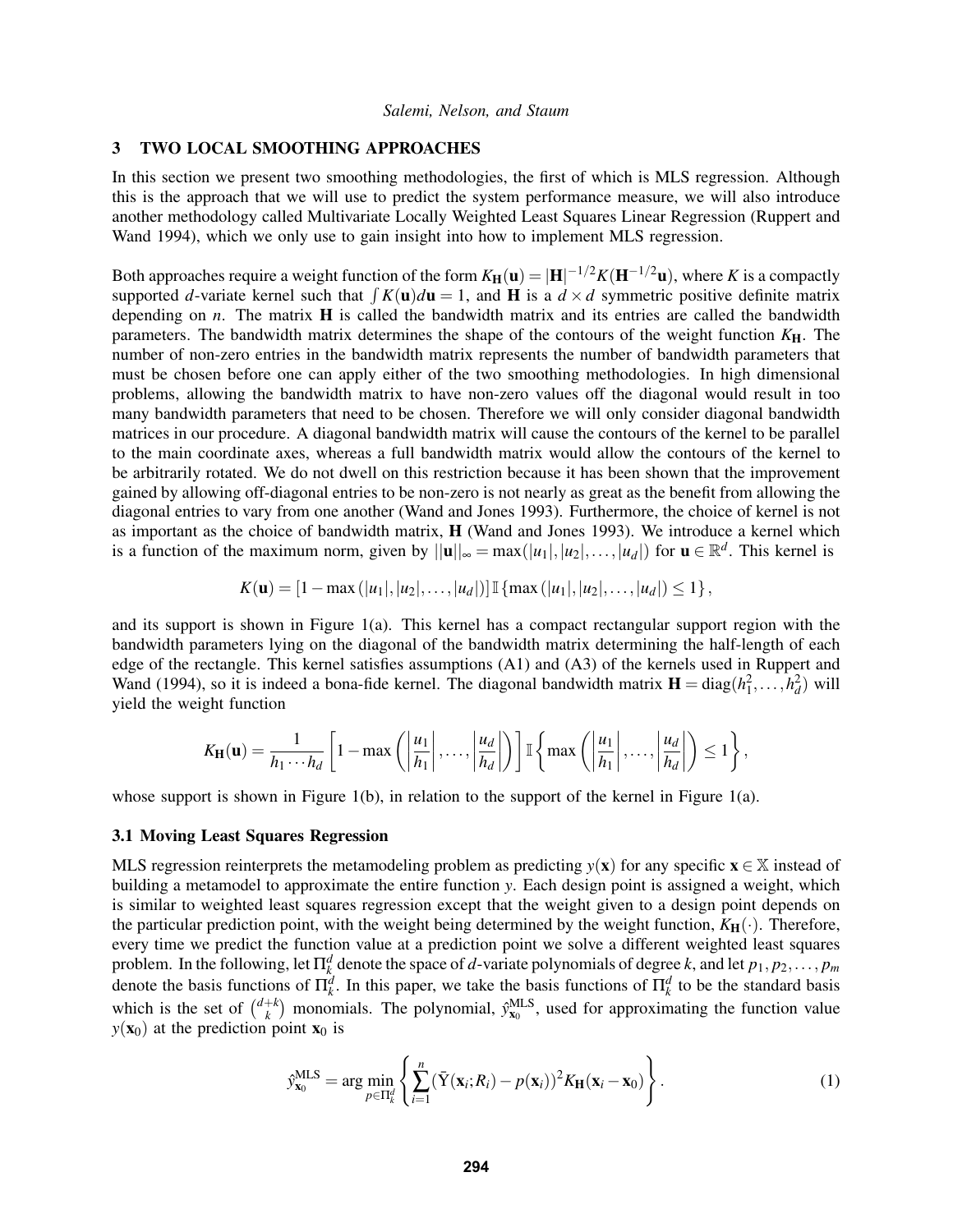

Figure 1: (a) In two dimensions, the compact support of the kernel  $K(\cdot)$  is the unit hypercube. (b) An example of the compact support of the weight function  $K_H(\cdot)$  in two dimensions, with  $h_1 > h_2$ .

This is the standard approach to MLS regression (Bos and Salkauskas 1989). The optimal solution to this problem is obtained from the weighted least squares solution:  $\hat{y}^{\text{MLS}}_{\mathbf{x}_0}(\mathbf{x}) = \mathbf{P}(\mathbf{x})^\top \left( \mathbf{P}^\top \mathbf{W}(\mathbf{x}_0) \mathbf{P} \right)^{-1} \mathbf{P}^\top \mathbf{W}(\mathbf{x}_0) \mathbf{Y},$ where  $P(x) = [p_1(x), p_2(x), \dots, p_m(x)]^\top$ ,  $W(x_0) = \text{diag} \{K_H(x_1 - x_0), K_H(x_2 - x_0), \dots, K_H(x_n - x_0)\}$ , P is the *n* × *m* matrix whose *i*<sup>th</sup> row is  $[p_1(\mathbf{x}_i), p_2(\mathbf{x}_i), \cdots, p_m(\mathbf{x}_i)]$ , and  $\mathbf{Y} = \left[ \bar{Y}(\mathbf{x}_1; R_1), \bar{Y}(\mathbf{x}_2; R_2), \ldots, \bar{Y}(\mathbf{x}_n; R_n) \right]^\top$ . For each prediction point,  $\mathbf{x}_0 \in \mathbb{X}$ , we get a different approximating polynomial,  $\hat{y}_{\mathbf{x}_0}^{\text{MLS}}$ .

The minimization in Problem 1 is done over the polynomial space  $\prod_k^d$ , which gives MLS regression an important property called the polynomial reproduction property. Since  $d$  is the dimension of the design space, the only factor that we are able to choose is *k*. The dimension of  $\prod_k^d$  is  $\binom{d+k}{k}$  $\binom{+k}{k}$ , so for large *d* we must be careful to not pick k too large. Otherwise, we must invert a  $\binom{d+k}{k}$  ${k \choose k} \times {d+k \choose k}$  $\binom{+k}{k}$  matrix to obtain the prediction, which is infeasible when *d* and *k* are large. We will use the space of linear polynomials,  $\Pi_1^d$ . It is clear that design points closer to the prediction point will have more influence on the polynomial used for prediction.

#### 3.2 Locally Weighted Least Squares Linear Regression

The weight function depends on bandwidth parameters that determine the shape and size of its contours. The main problem in MLS regression is obtaining these bandwidth parameters so that they are optimal with respect to some criterion. Locally Weighed Least Squares Linear Regression is a smoothing methodology that is similar to MLS regression when we use the space  $\Pi_1^d$  in the MLS formulation. This methodology uses a first-order Taylor expansion to approximate the function value at the prediction point, so both the Locally Weighted Least Squares Linear Regression and the MLS regression methodology can reproduce linear polynomials. However, using Locally Weighted Least Squares Linear Regression we can get an approximation to the Asymptotic Mean Squared Error (AMSE) at a prediction point in terms of the weight function, the second derivatives of *y* at the prediction point, the density of the design points at the prediction point, and the variance in the function observations at the prediction point. We can use this approximation to the AMSE to choose the weight function parameters optimally and then use the obtained weight function in MLS.

We assume that the estimates obtained from the simulation are of the form  $\bar{Y}(\mathbf{x}_i; R_i) = y(\mathbf{x}_i) + \frac{\sigma(\mathbf{x}_i)}{\sqrt{R_i}} \varepsilon_i$ , where  $\sigma(\mathbf{x}_i)$  is the standard deviation of a replication at  $\mathbf{x}_i$  and the  $\varepsilon_i$  are mutually independent and identically distributed random variables with zero mean and unit variance. We assume that the function *y* is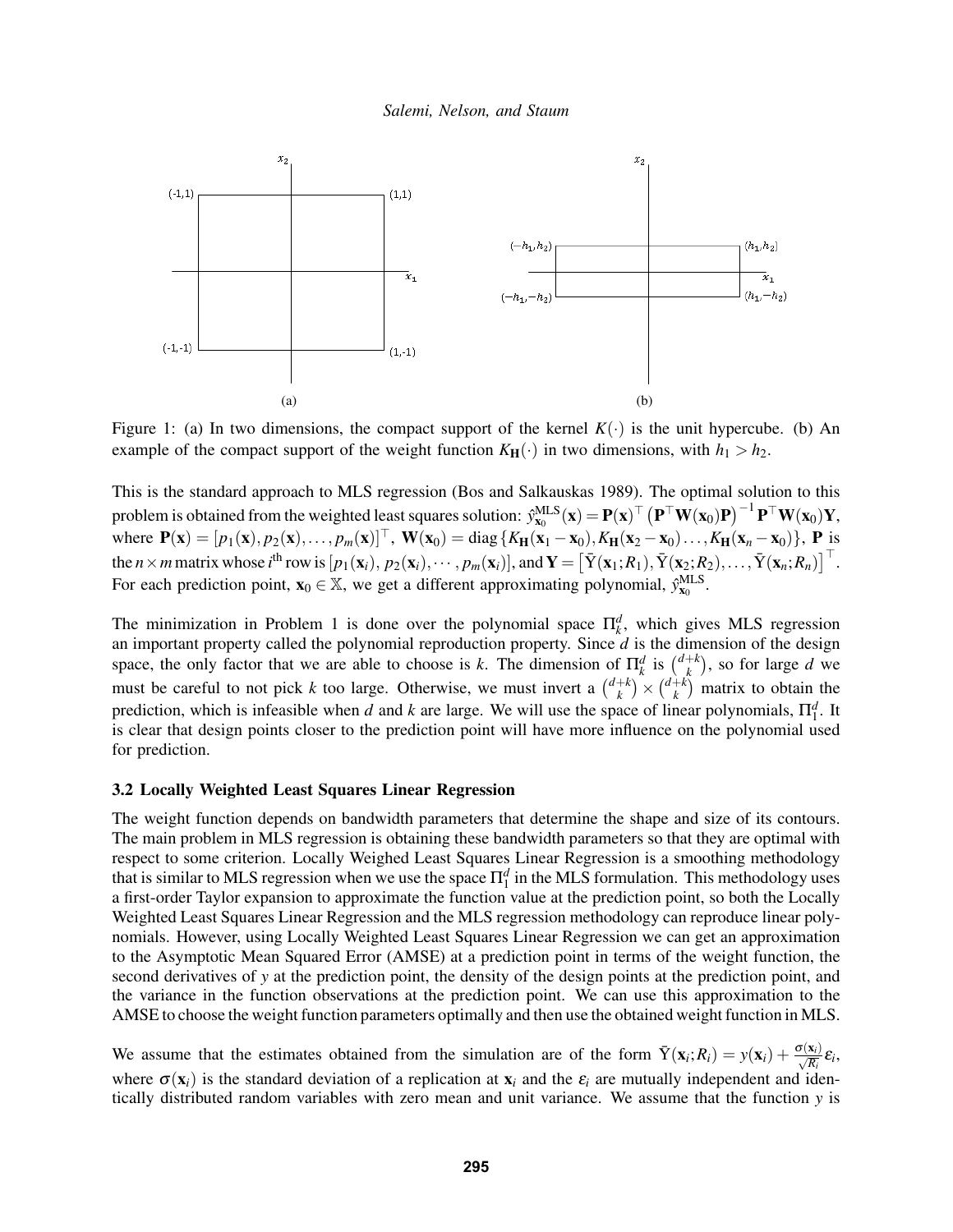twice differentiable at the prediction point. The prediction at  $\mathbf{x}_0$  is  $\hat{y}^{\text{LOC}}(\mathbf{x}_0) := \hat{\beta}_0$ , where  $\hat{\beta}_0$  is from the solution to the following problem:

$$
\min_{\beta_0,\beta_1}\sum_{i=1}^n\left\{\bar{\mathbf{Y}}(\mathbf{x}_i;R_i)-\beta_0-\beta_1^\top(\mathbf{x}_i-\mathbf{x}_0)\right\}^2K_{\mathbf{H}}(\mathbf{x}_i-\mathbf{x}_0).
$$

For the diagonal bandwidth matrix,  $\mathbf{H} = \text{diag}(h_1^2, \dots, h_d^2)$ , the AMSE of the estimator  $\hat{\beta}_0$  of the function value at  $x_0$  for large *n* is approximately

$$
AMSE \approx \frac{1}{4}\mu_2(K)^2 \text{tr}(\mathbf{H}\nabla_y^2(\mathbf{x}_0))^2 + \frac{R(K)\sigma^2(\mathbf{x}_0)}{C_n|\mathbf{H}|^{1/2}\tilde{g}(\mathbf{x}_0)}
$$
  
= 
$$
\frac{1}{4}\mu_2(K)^2 \left(h_1^2 \frac{\partial^2 y(\mathbf{x}_0)}{\partial x_1^2} + \dots + h_d^2 \frac{\partial^2 y(\mathbf{x}_0)}{\partial x_d^2}\right)^2 + \frac{R(K)\sigma^2(\mathbf{x}_0)}{C_n\tilde{g}(\mathbf{x}_0)h_1 \cdots h_d},
$$
 (2)

where  $\mu_2(K) = \int_{\mathbb{R}} x_i K(\mathbf{x}) d\mathbf{x}$ ,  $R(K) = \int_{\mathbb{R}} K(\mathbf{x})^2 d\mathbf{x}$ ,  $\nabla_y^2(\mathbf{x}_0)$  is the Hessian of *y* evaluated at  $\mathbf{x}_0$ , and  $\sigma^2(\mathbf{x}_0)$ is the variance of a replication at the prediction point. We assume that  $\sigma^2(\cdot)$  is continuous, and estimate it using the sample variances at the design points via the method discussed in Section 5.1.

Equation 2 shows the bias-variance trade-off with respect to the bandwidth parameters,  $h_1, \ldots, h_d$ . The first term in the sum represents the bias of the estimator, while the second term represents variance. When the bandwidth parameters are small, the bias of the estimator  $\hat{\beta}_0$  is small, but fewer design points are used in the prediction, making the variance of the estimator high. For large bandwidth parameters, the opposite happens. Thus, we can see how the bias-variance trade-off would affect the bandwidth parameters if we were to choose them by minimizing the AMSE equation. In the bias term, given by the first part of Equation 2, directions corresponding to larger changes in the underlying function (i.e., larger second partial derivatives) result in smaller bandwidth parameters corresponding to those directions. This regulates the bias because weight decays more rapidly in directions where there are larger changes in the underlying function. In the variance term, given by the second part of Equation 2, a higher variance at the prediction point,  $\sigma^2(\mathbf{x}_0)$ , with all other parameters fixed, will increase the bandwidth parameters, incorporating more design points in the approximation and therefore filtering out the larger noise. The limiting density of effort spent at the prediction point,  $\tilde{g}(x_0)$ , with all other parameters fixed, will give smaller bandwidth parameters to prediction points in regions of higher density. Intuitively, this is because in regions where we have spent the most simulation effort, we would like the prediction to be based on design points closer to the prediction point, making the bandwidth parameters smaller, and hence decreasing the bias.

# 4 MOVING LEAST SQUARES PROCEDURE

We are now ready to discuss the procedure for implementing MLS regression in high dimensional problems. For our procedure we will use the weight function  $K_H(\cdot)$ , given by

$$
K_{\mathbf{H}}(u) = \frac{1}{(h_1^l \vee h_1^r) \cdots (h_d^l \vee h_d^r)} \left[1 - \max\left(\left|\frac{u_1}{(h_1^l \vee h_1^r)}\right|, \ldots, \left|\frac{u_d}{(h_d^l \vee h_d^r)}\right|\right)\right]^+,
$$

with the associated 'prediction window' defined by the region  $\Omega := \left\{ \mathbf{x} \in \mathbb{X} : |x_i - x_{0,i}| \leq h_i^l \vee h_i^r, \forall i = 1, \dots, d \right\}.$ The variable  $h_i^l$  denotes the distance from the left edge of the prediction window to the prediction point in the *i*th coordinate, and the variable  $h_i^r$  denotes the distance from the right edge to the prediction point. The bandwidth parameters,  $h_1^l \vee h_1^r, \ldots, h_d^l \vee h_d^r$ , determine the bandwidth in the corresponding coordinate direction. For example,  $h_1^l \vee h_1^r$  determines how fast the weight decays in the direction along the first basis vector of  $\mathbb{R}^d$ . The region  $\Omega$  is the intersection of the compact support of the kernel  $K_H$  and the design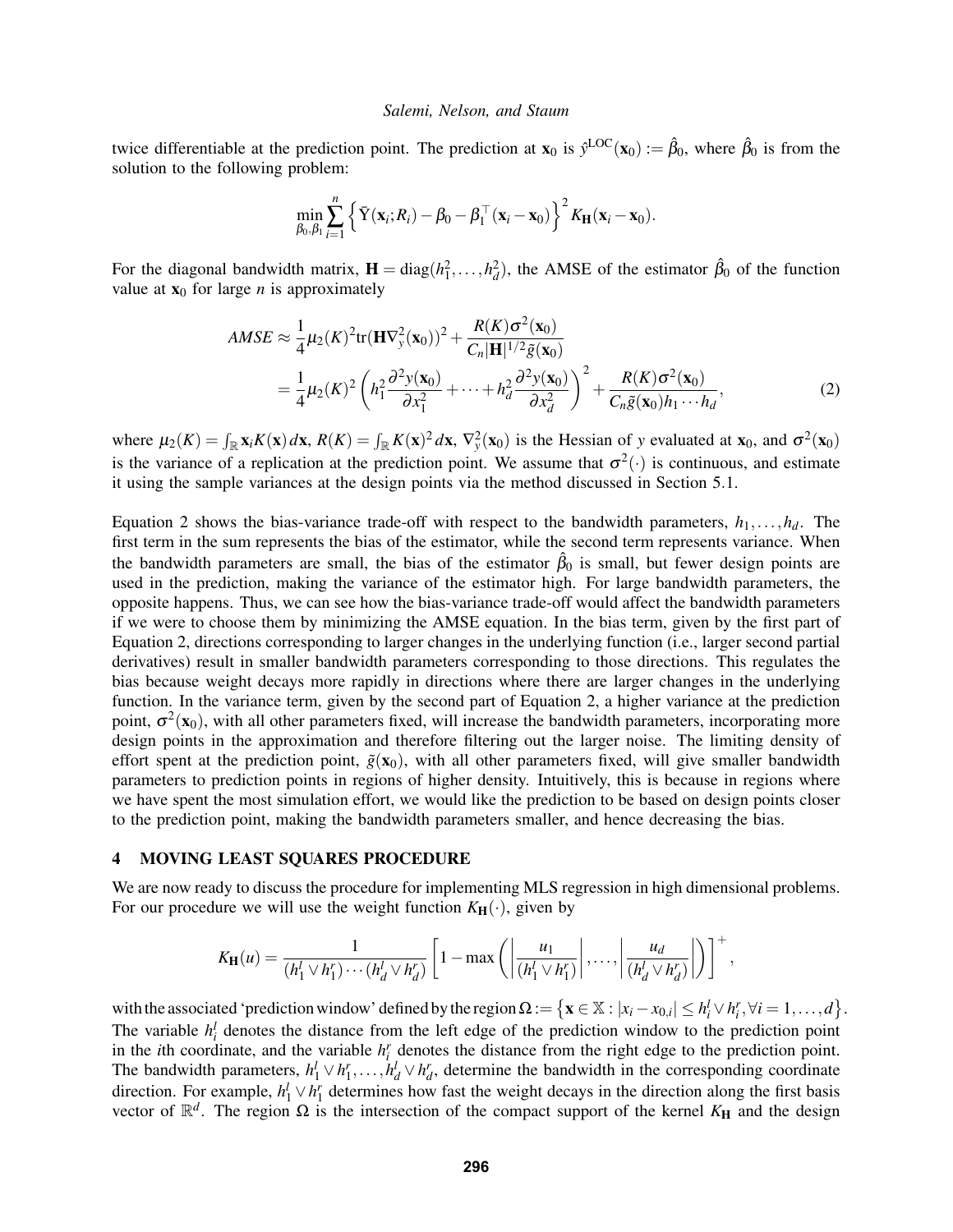space X, so the design points that fall in the region will be the design points used for prediction, hence the name 'prediction window'.

To find the optimal bandwidth parameters  $(h_1^l)$ <sup>\*</sup>  $\vee h_1^{r*}), \ldots, (h_d^l)$  $\sqrt[n]{h_d^{r}}$  we solve Problem 3, whose objective function is a modification of the AMSE equation. Estimation of  $\sigma^2(\mathbf{x}_0)$  and  $\frac{\partial^2 y(\mathbf{x}_0)}{\partial x^2}$  $\frac{\partial^2 y(\mathbf{x}_0)}{\partial x_1^2}, \ldots, \frac{\partial^2 y(\mathbf{x}_0)}{\partial x_d^2}$  $\frac{y(\mathbf{x}_0)}{\partial x_d^2}$  is discussed in Section 5.

$$
\min_{\{h_1^l, h_1^r, \dots, h_d^l, h_d^r\}} \frac{1}{4} \mu_2(K)^2 \left( \left( \frac{h_1^l + h_1^r}{2} \right)^2 \left| \frac{\partial^2 y(\mathbf{x}_0)}{\partial x_1^2} \right| + \dots + \left( \frac{h_d^l + h_d^r}{2} \right)^2 \left| \frac{\partial^2 y(\mathbf{x}_0)}{\partial x_d^2} \right| \right)^2 + \frac{R(K) \sigma^2(\mathbf{x}_0)}{C_n \tilde{g}(\mathbf{x}_0) \left( \frac{h_1^l + h_1^r}{2} \right) \dots \left( \frac{h_d^l + h_d^r}{2} \right)} \ns.t. \quad \dim(\Pi_1^d) + \delta \le ng(\mathbf{x}_0)(h_1^l + h_1^r) \dots (h_d^l + h_d^r) \le Mass_{UB} 0 \le h_i^l \le x_{0,i}, \qquad \forall i = 1, 2, \dots, d
$$
\n(3)

$$
0 \le h_i^r \le 1 - x_{0,i}, \qquad \forall i = 1, 2, ..., d.
$$

The motivation for the first constraint is the following. Without an upper bound on the number of design points that are included in the prediction window, the optimal prediction window might contain too many points for the computing time to be acceptable. The upper bound is denoted by Mass<sub>UB</sub>, and we use  $Mass<sub>UB</sub> = 2000$  in this paper (of course, this could be much higher depending on computing power). We also want to ensure that the number of design points is at least the dimension of  $\Pi_1^d$  and to protect against having linearly dependent columns in the matrix P of the solution to Problem 1, which we do by adding the constant  $\delta$  to the dimension of  $\prod_k^d$  in the lower bound. We use  $\delta = 3d$ . An approximation to the number of design points that lie within the prediction window is  $ng(\mathbf{x}_0)(h_1^1 + h_1^r)(h_2^1 + h_2^r) \cdots (h_d^1 + h_d^r)$ . This can be interpreted as the density of design points at the prediction point  $ng(x_0)$  times the volume of the prediction window which gives us the total number of design points included in the prediction window. The limiting density of design points that makes  $ng(\mathbf{x}_0)(h_1^l + h_1^r)(h_2^l + h_2^r) \cdots (h_d^l + h_d^r)$  the best approximation is the uniform density, which is the density we use in this procedure.

The second derivatives in the AMSE equations have been replaced by the absolute values of the second derivatives to ensure that the bandwidth parameters behave well when some second derivatives are positive and some are negative. To see the motivation for this change, consider the case where *f* has both positive and negative second partial derivatives. By setting the bandwidth parameters in the proper proportion to each other, we can kill the asymptotic bias. Then we can reduce the variance by increasing the size of the window. However this increase in window size reduces the validity of the bias approximation, so for a fixed value of *n* Equation 2 may cease to be a good approximation to the AMSE when a large window is used. Thus, we take a conservative approach to the window size and use an upper bound on the approximate AMSE.

Problem 3 can be solved using the Bandwidth Procedure in the appendix. Denote the optimal solution by  $\mathbf{h}^* = \{h_1^l\}$ \*, $h_1^{r*}, \ldots, h_d^{l}$  $\overrightarrow{h}_d^*$ . The weight function used for prediction is given by

$$
K_{\mathbf{H}}^{*}(u) = \frac{1}{(h_1^{l*} \vee h_1^{r*}) \cdots (h_d^{l*} \vee h_d^{r*})} \left[1 - \max\left(\left|\frac{u_1}{(h_1^{l*} \vee h_1^{r*})}\right|, \ldots, \left|\frac{u_d}{(h_d^{l*} \vee h_d^{r*})}\right|\right)\right]^{+}
$$

.

The approximate AMSE Equation 2 is the result of using locally weighted least squares linear regression for prediction, which results in second derivatives in the bias term. The second derivatives arise because we use a linear approximation, and therefore cannot account for higher-order derivatives. The bias term in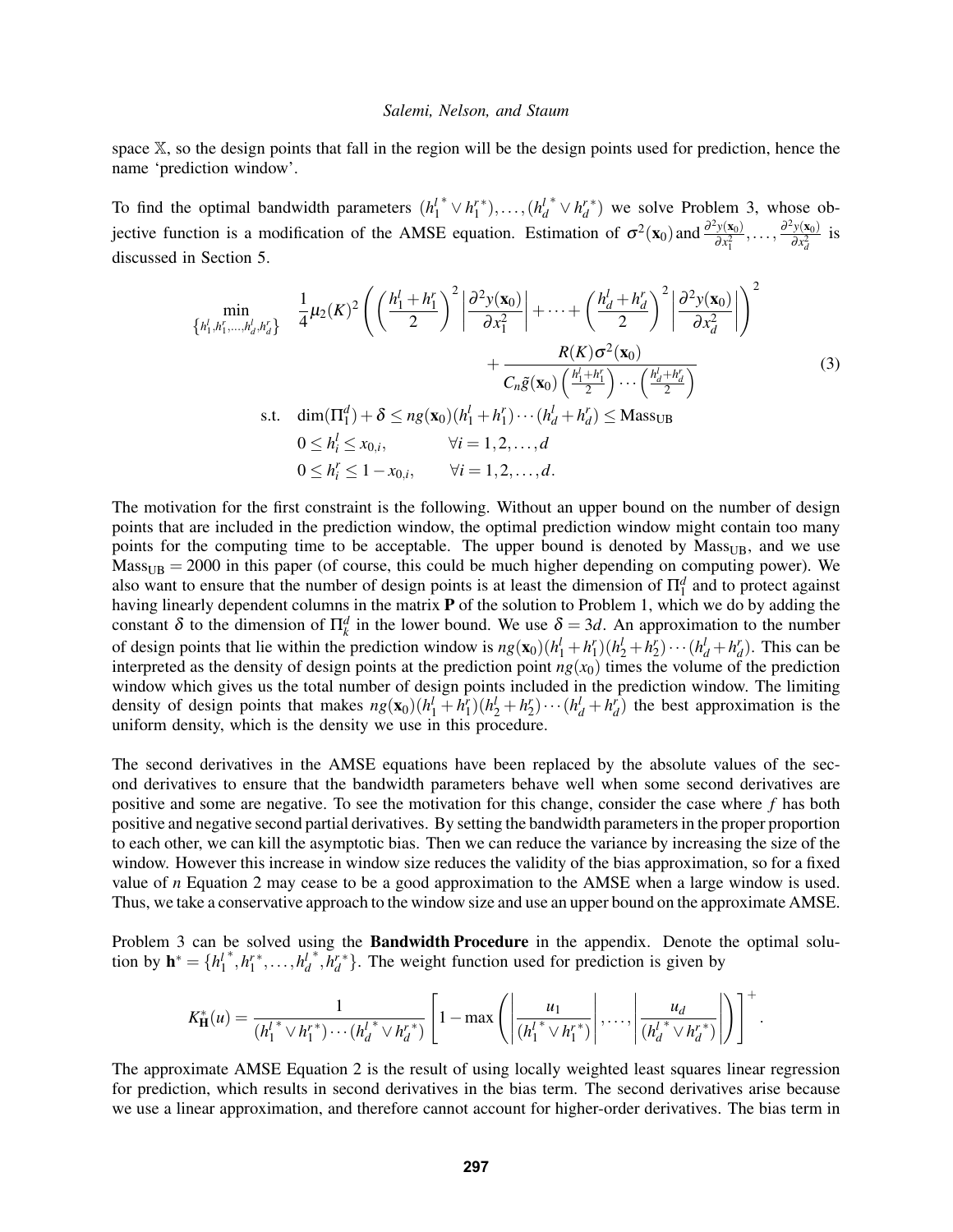Equation 2 is only an approximation to the asymptotic bias at the prediction point, and will underestimate the amount of bias in the prediction window since the approximation only considers the main second partial derivatives, and assumes the prediction window is symmetric about the prediction point. In an effort to further reduce the bias, we use a stepwise regression method to determine if there are necessary interaction and second-order terms that should be included in the model. Denote the prediction window of  $K_{\text{H}}^{*}$  by  $\Omega^*$ , and let  $\mathbf{x}_1^*,\ldots,\mathbf{x}_{|\Omega^*|}^*$  denote the  $|\Omega^*|$  design points that fall into the prediction window. The stepwise procedure is as follows:

- 1. Initialize the  $|\Omega^*| \times (d+1)$  regression matrix  $\mathbf{X}_{\Omega^*}$ , with *i*th row  $(1, x_{1,1}^*, \ldots, x_{1,d}^*)$ , and let  $\mathbf{Y}_{\Omega^*}$  denote the vector of observations at the design points in the prediction window. Also, let  $X$  denote the regression matrix consisting of all possible second-order terms.
- 2. Normalize and center the columns of X.
- 3. Calculate  $c = \mathbf{X}^{\top} \left( \mathbf{Y}_{\Omega^*} \mathbf{X}_{\Omega^*} \left( \mathbf{X}_{\Omega^*}^{\top} \mathbf{X}_{\Omega^*} \right)^{-1} \mathbf{X}_{\Omega^*}^{\top} \mathbf{Y}_{\Omega^*} \right)$ . Choose the *i*th term, say  $x_j x_k$ , such that  $c_i = \min\{c\}.$
- 4. Add a column to  $X_{\Omega^*}$  corresponding to  $x_jx_k$ , and remove the corresponding column from X. If  $c_i \leq 0.2$  or maximum number of iterations is reached, STOP. Otherwise, go to Step 3.

# 5 PARAMETER ESTIMATION

As mentioned in Section 4, estimation of  $\sigma^2(\mathbf{x}_0)$ , and  $\frac{\partial^2 y(\mathbf{x}_0)}{\partial x^2}$  $\frac{\partial^2 y(\mathbf{x}_0)}{\partial x_1^2}, \ldots, \frac{\partial^2 y(\mathbf{x}_0)}{\partial x_d^2}$  $\frac{y(\mathbf{x}_0)}{\partial x_d^2}$  is required to solve Problem 3. As is often done in Locally Weighted Least Squares Linear Regression, we use plug-in estimators for  $\sigma^2(\mathbf{x}_0)$ and  $\frac{\partial^2 y(\mathbf{x}_0)}{\partial x^2}$  $\frac{\partial^2 y(\mathbf{x}_0)}{\partial x_1^2}, \ldots, \frac{\partial^2 y(\mathbf{x}_0)}{\partial x_d^2}$  $\frac{y(x_0)}{\partial x_d^2}$  (see, for example, Ruppert, Sheather, and Wand (1995)).

#### 5.1 Variance Estimation

Having access to replications from the simulation makes it easy for us to get an estimate of the variance at each design point. We are interested in an estimate of the variance as it pertains to determining the size of the prediction window. We use a *k*-nearest neighbor estimate to get an estimate of the variance of a replication at  $\mathbf{x}_0$  from the neighboring design points. The estimate of  $\sigma^2(\mathbf{x}_0)$  is  $S^2(\mathbf{x}_0) := \frac{1}{k} \sum_{\mathbf{x}_i \in \mathbf{I}_k(\mathbf{x}_0)} S^2(\mathbf{x}_i; R_i)$ , where  $I_k(\mathbf{x}_0)$  is the set of the *k* nearest design points to  $\mathbf{x}_0$ . The choice of *k* is not critical and we use  $k = 15$ .

#### 5.2 Second Derivative Estimation

To estimate the second partial derivatives we fit a third-order polynomial in a neighborhood of the prediction point and use the coefficients of the second-order terms as estimates of the second partial derivatives. In general, Ruppert and Wand (1994) suggest using an *r*-order polynomial to estimate partial derivatives of order *m*, where  $r - m$  is an odd integer, with the most popular choice for *r* being  $r = (m+1)$ . A third-order polynomial with all interaction terms has  $\binom{d}{3}$  $\binom{d}{3}+1$  terms, which makes the regression problem infeasible in high dimensions. Thus, we do not include any interaction terms in the third-order polynomial and solve

$$
\min_{\beta_0, \beta_1, \beta_2, \beta_3} \sum_{\mathbf{x}_i \in \mathbf{I}_{k^*}(\mathbf{x}_0)} \left( \bar{\mathbf{Y}}(\mathbf{x}_i; R_i) - \beta_0 - \beta_1^\top (\mathbf{x}_i - \mathbf{x}_0) - \beta_2^\top (\mathbf{x}_i - \mathbf{x}_0)^2 - \beta_3^\top (\mathbf{x}_i - \mathbf{x}_0)^3 \right)^2, \tag{4}
$$

where  $(\mathbf{x}_i - \mathbf{x}_0)^m := [(x_{i,1} - x_{0,1})^m, \dots, (x_{i,d} - x_{0,d})^m]^\top$ . We use  $\hat{\beta}_2$  from the solution of Problem 4 as our estimate of the second partial derivatives. Specifically,  $\hat{\beta}_{2,i}$  is our estimate of  $(\partial^2 y(\mathbf{x}_0)/\partial x_i^2)$ . To find *k*<sup>\*</sup>, the optimal number of neighbors to be used in the estimation of the second partial derivatives, we use the Nearest−Neighbor Procedure in the appendix. This procedure searches for the optimal number of neighbors to use to fit the cubic polynomial by maximizing the goodness-of-fit criterion  $R^2(k)$ , which denotes the *R* 2 statistic using the *k* nearest neighbors, over *k*. This procedure is a variation of the procedure used in Ruppert, Sheather, and Wand (1995), which divides the design space into disjoint blocks and finds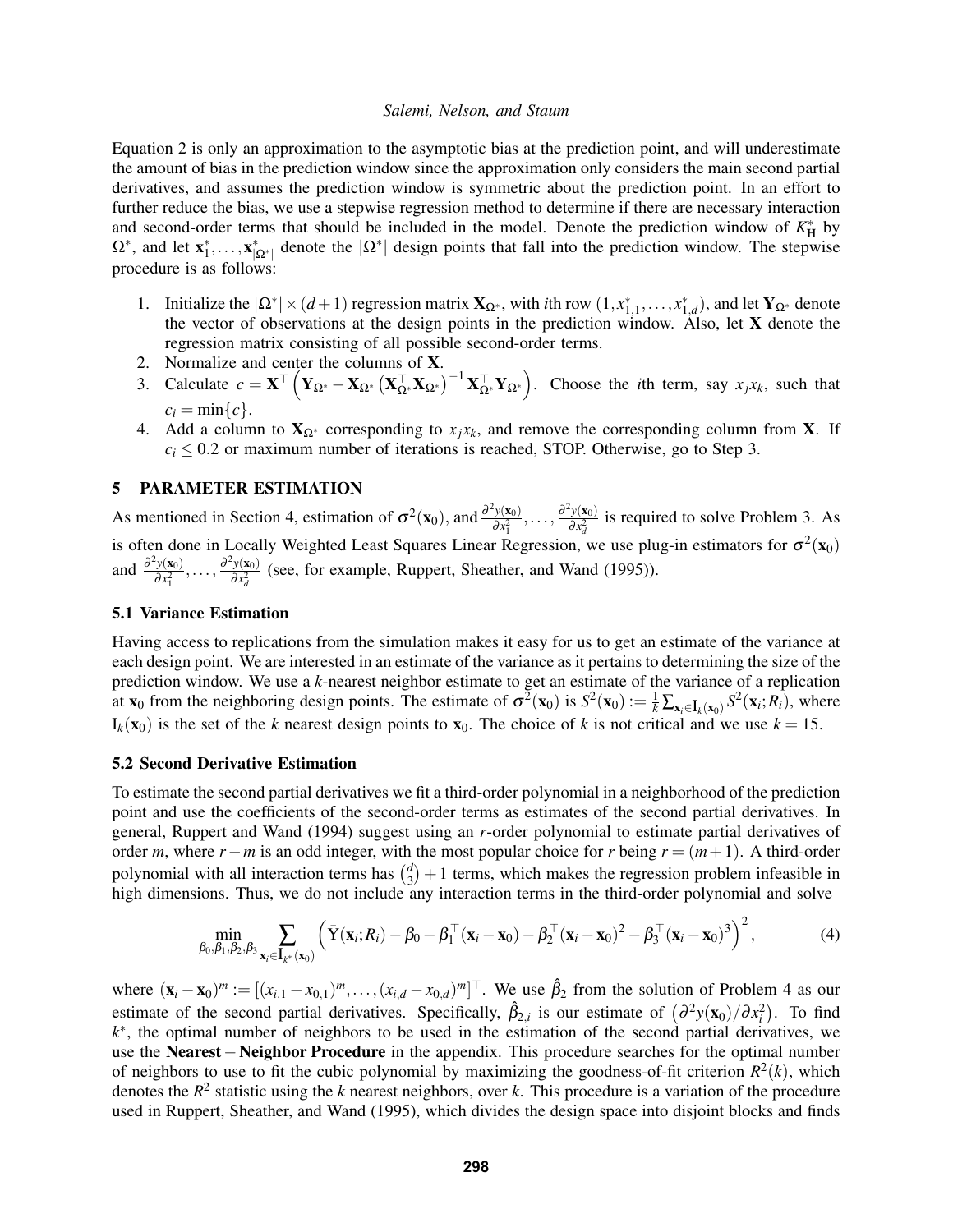the number of blocks that gives the best polynomial fit in each block. In high dimensions, dividing the design space into blocks is infeasible, which is why we search over the number of nearest neighbors instead.

#### 6 EXPERIMENTS

We are mainly concerned with how the differentiability of the function, number of design points, variance of the function observations, and dimension affect the procedure. We use two queueing simulations, a multi-product M/G/1 queue and a multi-product Jackson network, whose simulation response surfaces are the expected number of products in the queue and expected cycle time of a product, respectively. The response surface for the multi-product M/G/1 queue is differentiable everywhere, while the response surface for the multi-product Jackson network is non-differentiable in some places.

The *n* design points we use in each experiment are the first *n* points from the Sobol Sequence (Sobol 1967). We fix the number of replications at each design point to 64 replications. For each replication, the simulation run-length is chosen to obtain constant relative standard deviation over the design space using a heavy-traffic approximation to the asymptotic variance presented in Whitt (1989). The relative standard deviation we use here is  $(\sigma(\mathbf{x}_i)/\sqrt{N_i})/|y(\mathbf{x}_i)|$ , so, for example, a relative standard deviation of 0.25 means  $\sigma(\mathbf{x}_i)/|y(\mathbf{x}_i)| = 2 = 0.25\sqrt{64}$ . Using designs generated by the Sobol sequence and fixing the number of replications at each design point satisfies our assumption of a uniform limiting density of design points and simulation effort.

The prediction points  $t_1, t_2,..., t_{150}$  are 150 points uniformly sampled from the unit hypercube,  $[0,1]^d$ , rescaled to fit inside the hypercube  $[0.1, 0.9]^d$ . We repeat the experiment 50 times to get 50 predictions at each prediction point. We evaluate the predictions using Root Average Relative Mean Squared Error

$$
RARMSE = \sqrt{\frac{1}{7500} \sum_{j=1}^{50} \sum_{i=1}^{150} \left( \frac{\hat{y}_j(\mathbf{t}_i)}{y(\mathbf{t}_i)} - 1 \right)^2},
$$

where  $\hat{y}_i(t_i)$  is the estimated value of  $y(t_i)$  on the *j*th experiment at the *i*th prediction point.

# 6.1 Multi-Product M/G/1 Queue

In the multi-product M/G/1 queue, *d* − 1 types of products arrive to a queue according to a Poisson Process. Let the service rate of product *i* be  $\mu_i$ . The vector of design variables is  $\mathbf{x} = (x_1, x_2, \dots, x_{d-1}, \rho)$ , where  $\rho$  is the traffic intensity and the  $x_i$  determine the arrival rates for the  $d-1$  types of products. For  $\mathbf{x} = (x_1, x_2, \dots, x_{d-1}, \rho)$  the arrival rate for product *i* is  $\lambda_i = cx_i$  where  $c = \rho / \sum_{i=1}^{d-1} \frac{x_i}{\mu_i}$  $\frac{x_i}{\mu_i}$ . The design space is [5,10]<sup>d-1</sup> × [0.8,0.95], which after rescaling is [0,1]<sup>d</sup>. The system performance measure that we estimate with the simulation is the steady-state expected waiting time in the queue. The closed form solution for the steady-state expected waiting time used for evaluating the predictions is

$$
y(\mathbf{x}) = \frac{\rho \sum_{i=1}^{d-1} \frac{\lambda_i}{\mu_i^2}}{(1-\rho) \sum_{i=1}^{d-1} \frac{\lambda_i}{\mu_i}}.
$$

#### 6.2 Multi-Product Jackson Network

In the multi-product Jackson Network, *d* −1 products arrive to the first station of a system of 3 single-server stations according to a Poisson Process. The service rate at station  $j$  is  $\mu_j$ , which is independent of the product type. The vector of design variables is  $\mathbf{x} = (x_1, x_2, \dots, x_{d-1}, \rho)$ , where  $\rho$  is the traffic intensity and the  $x_i$ determine the arrival rates for the  $d-1$  types of products to the first station. For  $\mathbf{x} = (x_1, x_2, \dots, x_{d-1}, \rho)$  the arrival rate for product *i* is  $\lambda_i = cx_i$  where  $c = \max_j \rho / \sum_{i=1}^{d-1} \frac{x_i}{\mu}$  $\frac{x_i}{\mu_j}$ . The design space is  $[5, 10]^{d-1} \times [0.8, 0.95]$ ,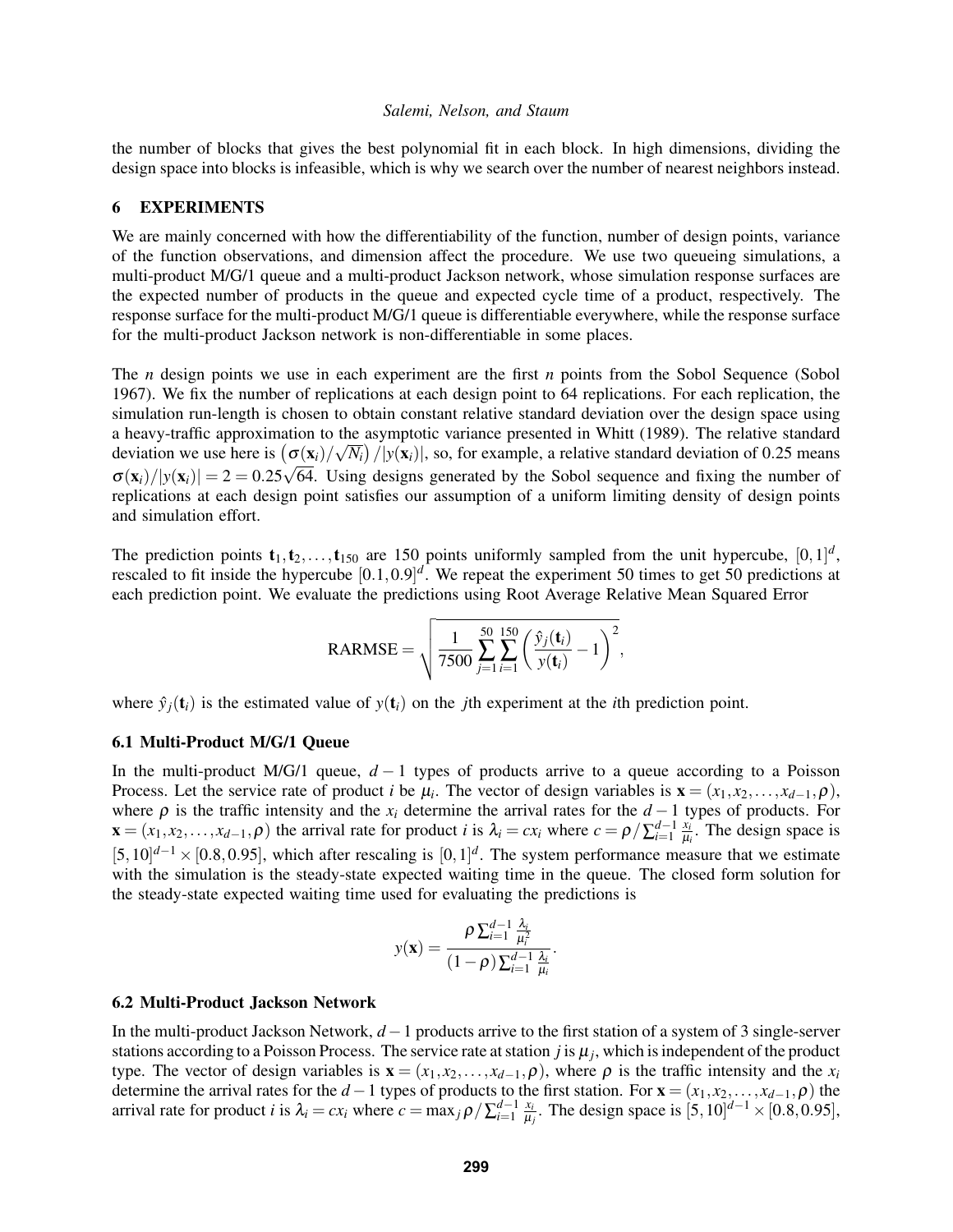| M/G/1 Queue |                  |         |            |            | Jackson Network |       |         |            |            |
|-------------|------------------|---------|------------|------------|-----------------|-------|---------|------------|------------|
| d           | $\boldsymbol{n}$ | runtime | <b>RSD</b> | rel. diff. | d               | n     | runtime | <b>RSD</b> | rel. diff. |
|             |                  |         | 0.05       | $-60\%$    |                 |       |         | 0.05       | $-67%$     |
| 5           | 500              | 1.4     | 0.1        | $-62\%$    | 5               | 500   | 1.5     | 0.1        | $-68%$     |
|             |                  |         | 0.25       | $-69\%$    |                 |       |         | 0.25       | $-70%$     |
|             |                  |         | 0.05       | $-48%$     |                 |       |         | 0.05       | $-49%$     |
| 20          | 5000             | 9.8     | 0.1        | $-53%$     | 20              | 5000  | 9.8     | 0.1        | $-58%$     |
|             |                  |         | 0.25       | $-61%$     |                 |       |         | 0.25       | $-60%$     |
|             |                  |         | 0.05       | $-40%$     |                 |       |         | 0.05       | $-42%$     |
| 75          | 50000            | 45.2    | 0.1        | $-41%$     | 75              | 50000 | 46.7    | 0.1        | $-43%$     |
|             |                  |         | 0.25       | $-51\%$    |                 |       |         | 0.25       | $-47%$     |

Table 1: Relative difference (rel. diff.) of RARMSE and relative standard deviation (RSD) using estimated values of the second derivatives, and the corresponding runtime (in seconds).

which after rescaling is  $[0,1]^d$ . We denote the expected number of visits to station *j* by product *i* by  $\delta_{ij}$ . The system performance measure that we estimate with the simulation is the expected cycle time of product 1, which has the closed form solution,

$$
y(\mathbf{x}) = \sum_{j=1}^{3} \frac{\delta_{1j}}{\mu_j - \sum_{k=1}^{d-1} \lambda_k \delta_k}.
$$

#### 6.3 Experiment Results

Table 1 gives the relative difference of RARMSE and relative standard deviation. These values are calculated by subtracting the relative standard deviation used to choose the run length in the experiment from the RARMSE and standardizing by dividing the difference with the relative standard deviation. For example, if we used a relative standard deviation of 0.25, and obtained an RARMSE of 0.1 for that experiment, the value in the table would be  $100\% \times (0.1 - 0.25)/0.25 = -60\%$ .

From these tables, it is clear that our procedure is successful in filtering out the noise obtained from using noisy observations at the design points. Although the procedure can handle many more design points than the amount used to calculate the values in the tables, there was not much decrease in the RARMSE when more design points were used. This is a result of overestimating the second derivatives and is discussed in more detail in the next subsection.

The experiments were run in R using a 64-bit, quad-core processor with Windows 7. The average runtime for each dimension and corresponding number of design points is shown in Table 1. The majority of the time was spent on estimation of the second partial derivatives and sorting the data matrix in high dimensions.

# 6.3.1 Procedure using Actual Second Derivative Values

In each experiment, the estimated second partial derivatives were compared with the actual values. The estimates we obtained using the method in Section 5.2 were larger, which may explain the limited improvement in RARMSE as the number of design points increases. These larger estimates make our procedure choose smaller prediction windows than is actually optimal, hence limiting the smoothing capability of the procedure.

Table 2 shows the relative difference of RARMSE and relative standard deviation when we switch from using the method in Section 5.2 to estimate the second derivatives, to using the actual values of the second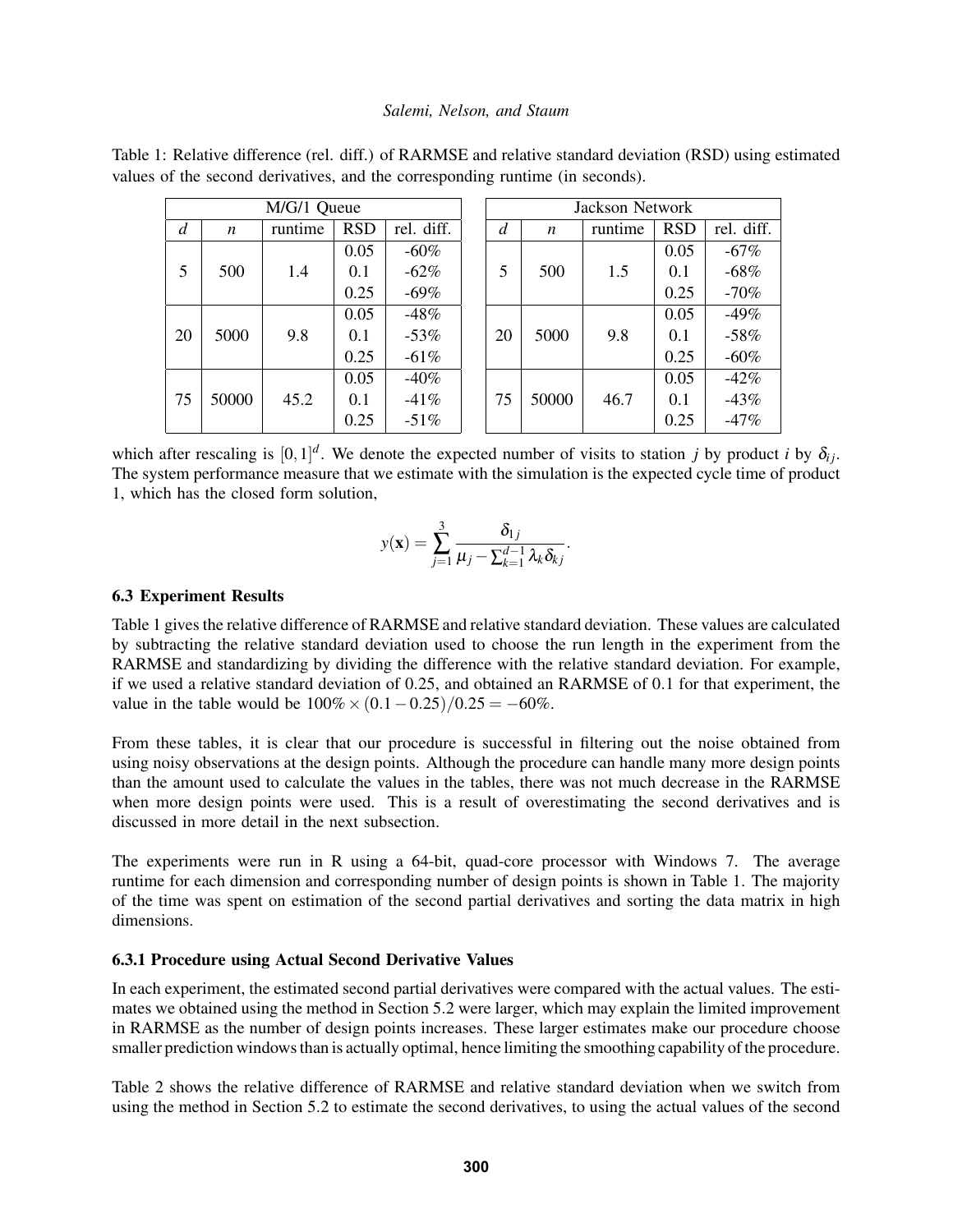| M/G/1 Queue, $d = 5$ |            |            |            |       | M/G/1 Queue, $d = 20$ |            |            |            |
|----------------------|------------|------------|------------|-------|-----------------------|------------|------------|------------|
| $\boldsymbol{n}$     | <b>RSD</b> | rel. diff. | <b>WLS</b> |       | $\boldsymbol{n}$      | <b>RSD</b> | rel. diff. | <b>WLS</b> |
|                      | 0.05       | $-54\%$    | 76%        |       |                       | 0.05       | $-62\%$    | 78%        |
| 500                  | 0.1        | $-59\%$    | $-11\%$    |       | 5000                  | 0.1        | $-67\%$    | $-11%$     |
|                      | 0.25       | $-65%$     | $-62\%$    |       |                       | 0.25       | $-73%$     | $-64\%$    |
|                      | 0.05       | $-87\%$    | 78%        |       |                       | 0.05       | $-84%$     | $77\%$     |
| 10000                | 0.1        | $-87\%$    | $-11\%$    | 50000 |                       | 0.1        | $-87\%$    | $-11%$     |
|                      | 0.25       | $-90\%$    | $-64\%$    |       |                       | 0.25       | $-88%$     | $-65%$     |
|                      | 0.05       | $-93%$     | 78%        |       |                       | 0.05       | $-90\%$    | 75%        |
| 50000                | 0.1        | $-94%$     | $-10\%$    |       | 100000                | 0.1        | $-91%$     | $-12\%$    |
|                      | 0.25       | $-96%$     | $-64\%$    |       |                       | 0.25       | $-91%$     | $-66%$     |

Table 2: Relative difference (rel. diff.) of RARMSE and relative standard deviation (RSD) when the actual second derivative values are used, and the relative difference for weighted least squares regression (WLS).

derivatives. From these tables, we can see that our procedure works substantially better if we have more accurate estimates of the second partial derivatives. When the number of design points becomes large enough, the AMSE approximation becomes more valid, hence the larger decreases in the RARMSE in the tables. When the number of design points is too small, our procedure might not choose the optimal parameters for the weight function which explains the increase in RARMSE for fewer design points. The steep slopes of approximately  $-1/2$  in Figure 2 exhibit the benefit obtained from adding more design points, and verify that the procedure is taking advantage of the large number of design points.

The last column in Table 2 displays the relative difference of RARMSE and relative standard deviation when weighted least squares regression (WLS) is used. From the table, we can see that a significant improvement over WLS is obtained when we localize the prediction using MLS. Although a large number of design points is needed in order for the bandwidths to remain local in higher dimensions, our method still produces results that are superior to WLS because MLS can assign different weight to each design point. Therefore, even though design points that fall in the prediction window may be 'far' away, they can still be assigned a very small weight. Since the performance of our procedure is improved significantly when



Figure 2: In each log-log plot, the triangle, diamond, and square marked lines correspond to experiments where the simulation run-length was chosen to achieve relative standard deviations of 0.05, 0.1, and 0.25, respectively, and actual second derivative values were used.

we have better estimates of the second partial derivatives, future research needs to be done in this area. There are several other methods for estimating the second derivatives in Locally Weighted Least Squares Linear Regression for the one dimensional case, such as estimating the bias empirically, or using Principal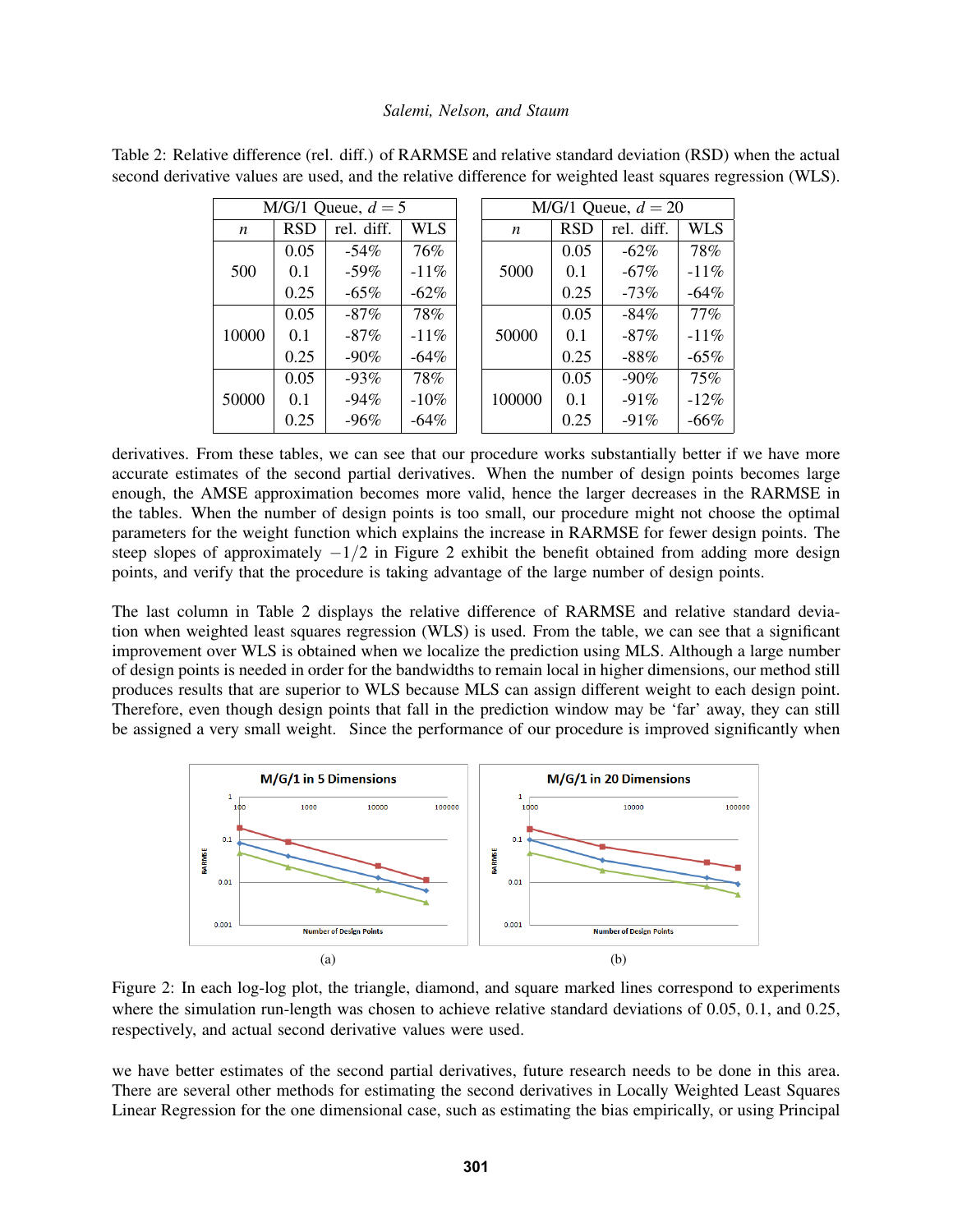Component Analysis. However, these methods would have to be adapted to the higher dimensional cases we examine here.

#### ACKNOWLEDGEMENTS

This article is based upon work supported by the National Science Foundation under Grant No. CMMI-0900354.

#### APPENDIX

**Bandwidth Procedure** (Input:  $\delta$ , Mass<sub>UB</sub>. Output:  $h_1^l$ \*, $h_1^{r*}, \ldots, h_d^{l}$ \*, $h_d^{r*}$ )

**Step 1**: Perform a line search over the interval  $[\dim(\Pi_1^d) + \delta, Mass_{UB}]$ , using the Golden Search Method (Bazaraa, Sherali, and Shetty 2006). For each  $i \in [\dim(\Pi_1^d) + \delta, \text{Mass}_{UB}]$ , the value  $q(i)$  used in the line search is the optimal value of the optimization problem,

$$
q(i) := \min_{\{h_1^l, h_1^r, \dots, h_d^l, h_d^r\}} \frac{1}{4} \mu_2(K)^2 \left( \left( \frac{h_1^l + h_1^r}{2} \right)^2 \left| \frac{\partial^2 y(\mathbf{x}_0)}{\partial x_1^2} \right| + \dots + \left( \frac{h_d^l + h_d^r}{2} \right)^2 \left| \frac{\partial^2 y(\mathbf{x}_0)}{\partial x_d^2} \right| \right)^2 + \frac{R(K) \sigma^2(\mathbf{x}_0)}{C_n \tilde{g}(\mathbf{x}_0) \left( \frac{h_1^l + h_1^r}{2} \right) \dots \left( \frac{h_d^l + h_d^r}{2} \right)} + \frac{R(K) \sigma^2(\mathbf{x}_0)}{C_n \tilde{g}(\mathbf{x}_0) \left( \frac{h_1^l + h_1^r}{2} \right) \dots \left( \frac{h_d^l + h_d^r}{2} \right)}
$$
\n
$$
\text{s.t.} \quad ng(\mathbf{x}_0)(h_1^l + h_1^r) \dots (h_d^l + h_d^r) = i
$$
\n
$$
0 \le h_i^l \le x_{0,i}, \qquad \forall i = 1, 2, \dots, d
$$
\n
$$
0 \le h_i^r \le 1 - x_{0,i}, \qquad \forall i = 1, 2, \dots, d.
$$
\n(5)

Optimization problem 5 can be solved using the **Inner Procedure** below, with  $\Phi = i$ . This procedure is based on a variation of the variable pegging procedure presented in Bitran and Hax (1981). Denote the optimal solution to the line search by  $i^*$  and let the corresponding optimal solution to the associated optimization problem be denoted by *h l* 1 \*, $h_1^{r*}, \ldots, h_d^{l}$  $*$ ,  $h_d^*$ . This solution is optimal for optimization problem 3.

Inner Procedure (Input: Φ. Output: *h l* 1 \*, $h_1^{r*}, \ldots, h_d^{l}$ \*, $h_d^{r*}$ ) **Step 0:** Initialize  $\mathbb{J}^1 = \{1, ..., d\}$ ,  $\mathbf{P}^1 = \ln\left(\frac{\Phi}{ng(\mathbf{x}_0)2^d}\right)$ , and Iteration  $\beta = 1$ . **Step 1**: For all  $j \in \mathbb{J}^{\beta}$ , set  $h_j^{\beta} = \frac{1}{|\mathbb{J}^{\beta}|} \mathbf{P}^{\beta} - \frac{1}{2}$  $rac{1}{2}$  ln  $\left(\left|\frac{\partial^2 y(\mathbf{x}_0)}{\partial x_i^2}\right|\right)$  $\begin{bmatrix} 0 & x_j \end{bmatrix}$  $\partial x_j^2$  $\overline{\phantom{a}}$  $\bigg) + \frac{1}{2|\mathbb{J}^{\beta}|} \sum_{k \in \mathbb{J}^{\beta}} \ln \Big( \Big|$  $\partial^2 y(\mathbf{x}_0)$  $\partial x_k^2$  $\begin{array}{c} \begin{array}{c} \begin{array}{c} \end{array} \\ \begin{array}{c} \end{array} \end{array} \end{array}$  . If  $h_j^{\beta} \leq \ln\left(\frac{1}{2}\right)$  $\frac{1}{2}$ ) for all  $j \in \mathbb{J}^{\beta}$ , set  $h_j^* = h_j^{\beta}$  and go to Step 3. Otherwise go to step 2. **Step 2**: Let  $\mathbb{J}^{\beta}_{+} = \left\{ j \in \mathbb{J}^{\beta} : h^{\beta}_{j} \geq \ln \left( \frac{1}{2} \right) \right\}$  $\frac{1}{2}$ ) } Define  $h_j^* = \ln\left(\frac{1}{2}\right), \forall j \in \mathbb{J}^{\beta}_+$  and let  $\mathbb{J}^{\beta+1} = \mathbb{J}^{\beta} \setminus \mathbb{J}^{\beta}_+$ ,  $\mathbf{P}^{\beta+1} = \mathbf{P}^{\beta} - |\mathbb{J}^{\beta}_+| \ln\left(\frac{1}{2}\right)$  $2^{\int \ln(\ln \frac{\theta}{2})} = \ln(2)$ ,  $\sqrt{2} = \sqrt{2} + \ln(\ln \frac{\theta}{2})$ <br>If  $\sqrt{2} + 1 = \sqrt{2}$  go to Step 3. Else,  $\beta \leftarrow \beta + 1$  and go to Step 1. **Step 3:** Set  $h_j^* \leftarrow e^{h_j^*}$ . For each  $i \in \{1, ..., d\}$ , if  $h_i^* \le \min(x_{0,i}, 1 - x_{0,i})$ , set  $h_i^{l^*} = h_i^{r^*} = h_i^*$ . Else, if  $x_{0,i} \le 1 - x_{0,i}$  set  $h_i^{l^*} = x_{0,i}$  and  $h_i^{r^*} = 2h_i^* - x_{0,i}$ . Else, set  $h_i^{r^*} = 1 - x_{0,i}$  and  $h_i^{l^*} = 2h_i^* - 1 + x_{0,i}$ .

#### Nearest−Neighbor Procedure

**Step 1** Search over the grid  $\left[7d, 8d, \ldots, \min\left\{25d, \frac{n}{d}\right\}\right]$  $\left[\frac{n}{d}\right]$ } For each  $k \in [7d, 8d, \ldots, \min\{25d, \lfloor \frac{n}{d} \rfloor\}]$  $\frac{n}{d}$  $\]$  $\}$ , the value that is used in the line search is  $R^2(k) := 1 - \frac{Y_k^{\top} (I_{k \times k} - X_k (X_k^{\top} X_k)^{-1} X_k^{\top}) Y_k}{Y^{\top} (I_{k \times k} - X_k (X_k^{\top} X_k)^{-1} X_k^{\top}) Y_k}$  $\mathbf{Y}_{k}^{\top}(\mathbf{I}_{k\times k}-\frac{1}{k}\mathbf{J}_{k\times k})\mathbf{Y}_{k}$ , where  $\mathbf{Y}_{k}$  and  $\mathbf{X}_{k}$  is the vector of observations and the regression matrix of the *k* nearest neighbors to the prediction point, respectively, and  $I_{k \times k}$  is the  $k \times k$  identity matrix, and  $J_{k \times k}$  is the  $k \times k$  matrix of ones. Choose the *k* that maximizes  $\nu(k)$ .